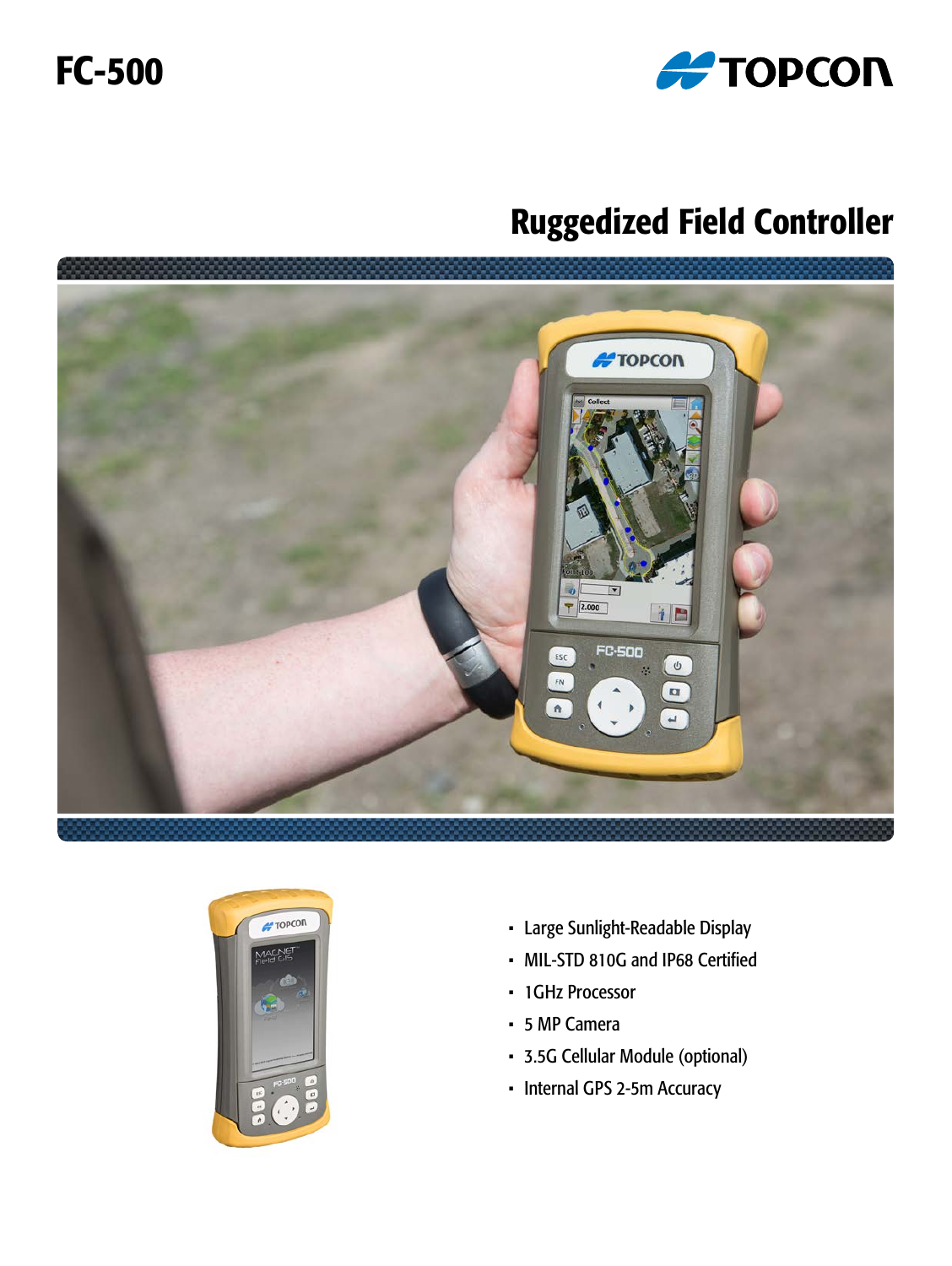## FC-500 Ruggedized Field Controller

### FC-500 Field Controller

The Topcon FC-500 data controller is designed for the mapping professional operating Topcon MAGNET® Field GIS or eGIS software and works with all Topcon GNSS receivers. The FC-500 has an optional 3.5G cellular modem that provides access to MAGNET Enterprise and the internet for sending and receiving data files and staying connected.

The FC-500 includes a capacitive touch screen, similar to many of the smartphones used every day. The display surface is also extremely scratch-resistant, and much more pierce resistant to sharp objects compared with other resistive displays in other products.

With the FC-500's internal "intelligent" batteries, there is no worry of ever overcharging. Typical battery life is tested to 20 hours with excellent performance under extreme conditions. Recharging is fast and gets to a 50 percent charge in as little as an hour.

The FC-500's external ports are located at the base of the unit: USB Host, USB client micro, power, and audio. The USB Host A is easily used in the field where you can quickly copy a large data file, GIS layer, or satellite image to the FC-500.





#### **Built to Survive**

In addition to IP68 certification, which protects against dust and allows the unit to be waterproof up to one meter, the FC-500 is independently certified to MIL-STD 810G standard, and can operate in temperatures from -22ºF to 140ºF.



Windows Mobile® 6.5 operating system provides a modern operating environment and added expandability with other software applications. The 1GHz processor drives any Topcon field application software with ease.



#### **Built-in 5 MP Camera**

A 5 MP auto-focus camera with LED flash comes as standard equipment. Store hundreds of photos on the built-in 8GB's of flash storage, and easily transfer data to your GIS or USB stick.



#### **Cellular Modem (optional)**

The optional internal cellular modem is a global device capable of data communication with Topcon MAGNET products. Send and receive data to the MAGNET cloud, making it easy to communicate with field personnel when projects need to be updated.

#### **Rotates from "Portrait" to "Landscape"**

With a single key touch, the user can change the orientation of the screen from "portrait" to "landscape" increasing visibility when viewing large maps, satellite images or photographs.

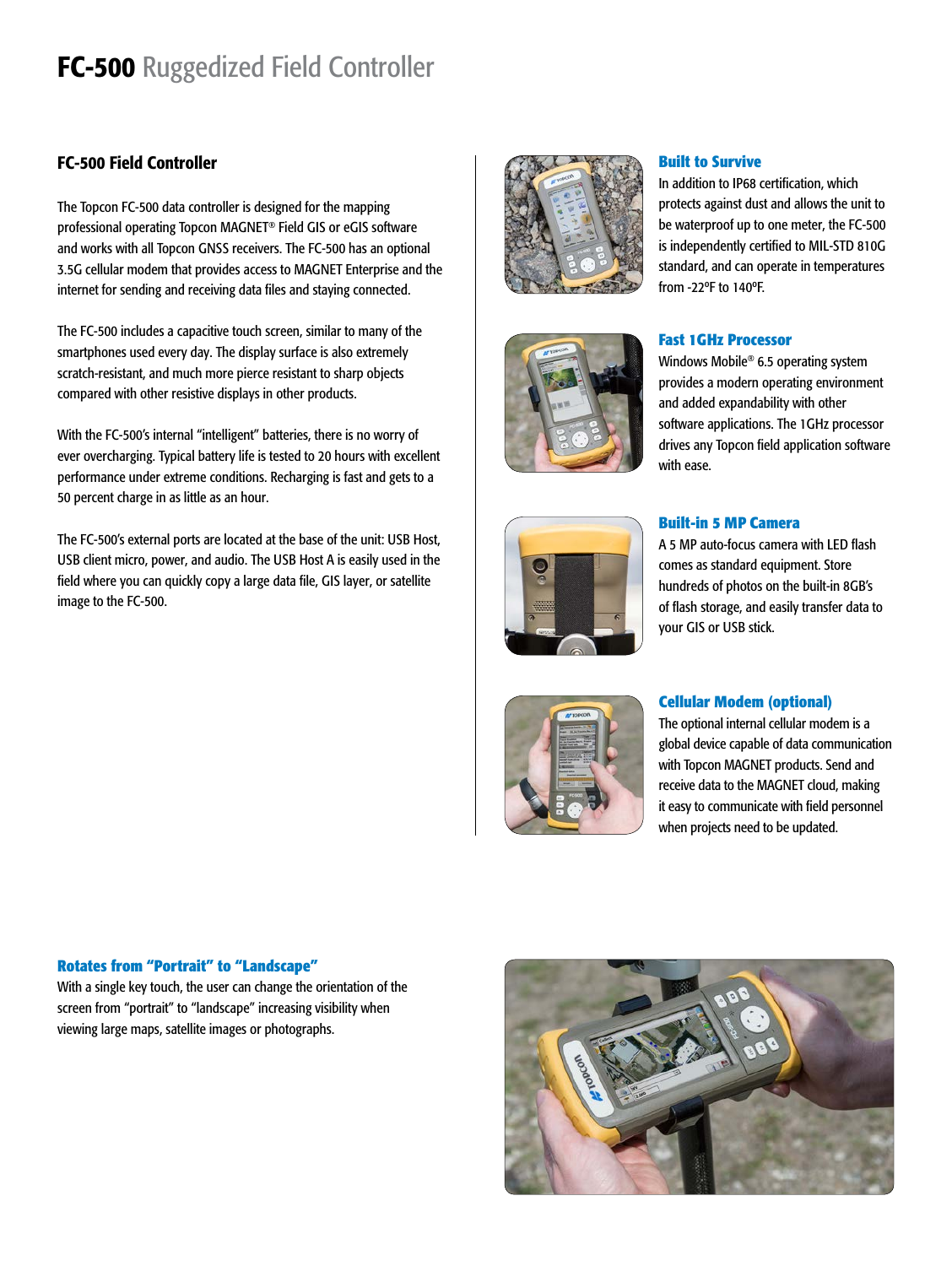![](_page_2_Picture_0.jpeg)

![](_page_2_Figure_1.jpeg)

#### **Sunlight-Readable Display**

The FC-500 features a 4.3 in. display designed for viewing in direct sunlight. The display uses a one-touch interface that is optically bonded to increase visibility.

![](_page_2_Picture_4.jpeg)

![](_page_2_Figure_5.jpeg)